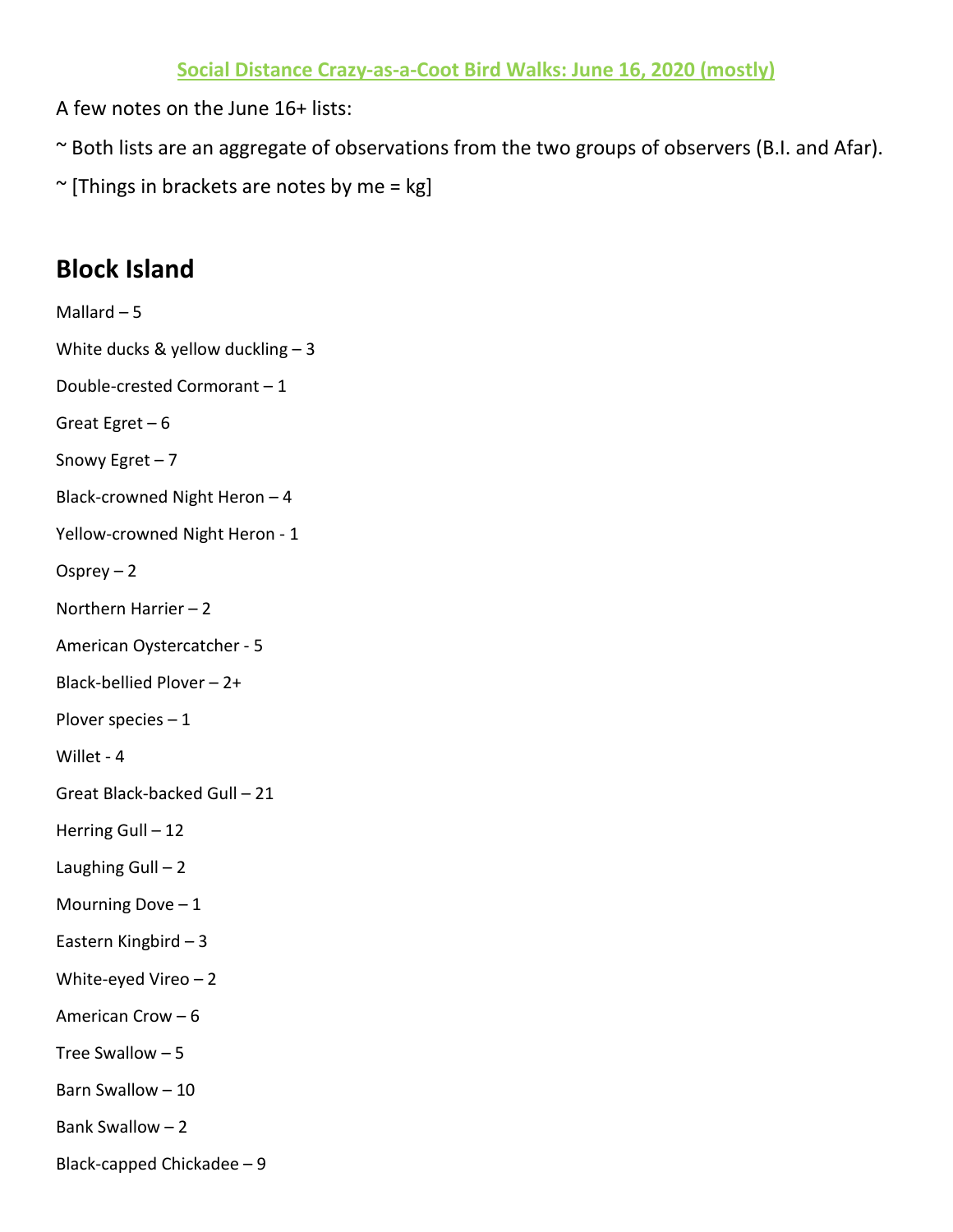Carolina Wren – 8

American Robin – 7

Gray Catbird – 8

Yellow Warbler – 1

Common Yellowthroat – 6

- Rufous-sided Towhee 13
- Sparrow species –
- Scarlet Tanager 1
- Northern Cardinal 6
- Rose-breasted Grosbeak 1
- Red-winged Blackbird 5
- Common Grackle 5
- House Finch 3
- American Goldfinch 8

## **From Afar** Seattle WA; Eugene, OR; Drangedal, Norway;

\*=European species. Osprey – 2 Rock Dove – 3 Anna's Hummingbird – 1 Northern Flicker – 1 American Crow – 6+ Steller's Jay – 2 Barn Swallow – 7 (*Hirundo rustica,* same genus species in U.S., Britain, Norway. A.k.a. Swallow) \*Roof Swallow – 12 \*Magpies – 15 \*Wagtails – 35 Bush Tit  $-6$ Black-capped Chickadee – 10 American Robin – 2  $*$ Robin – 15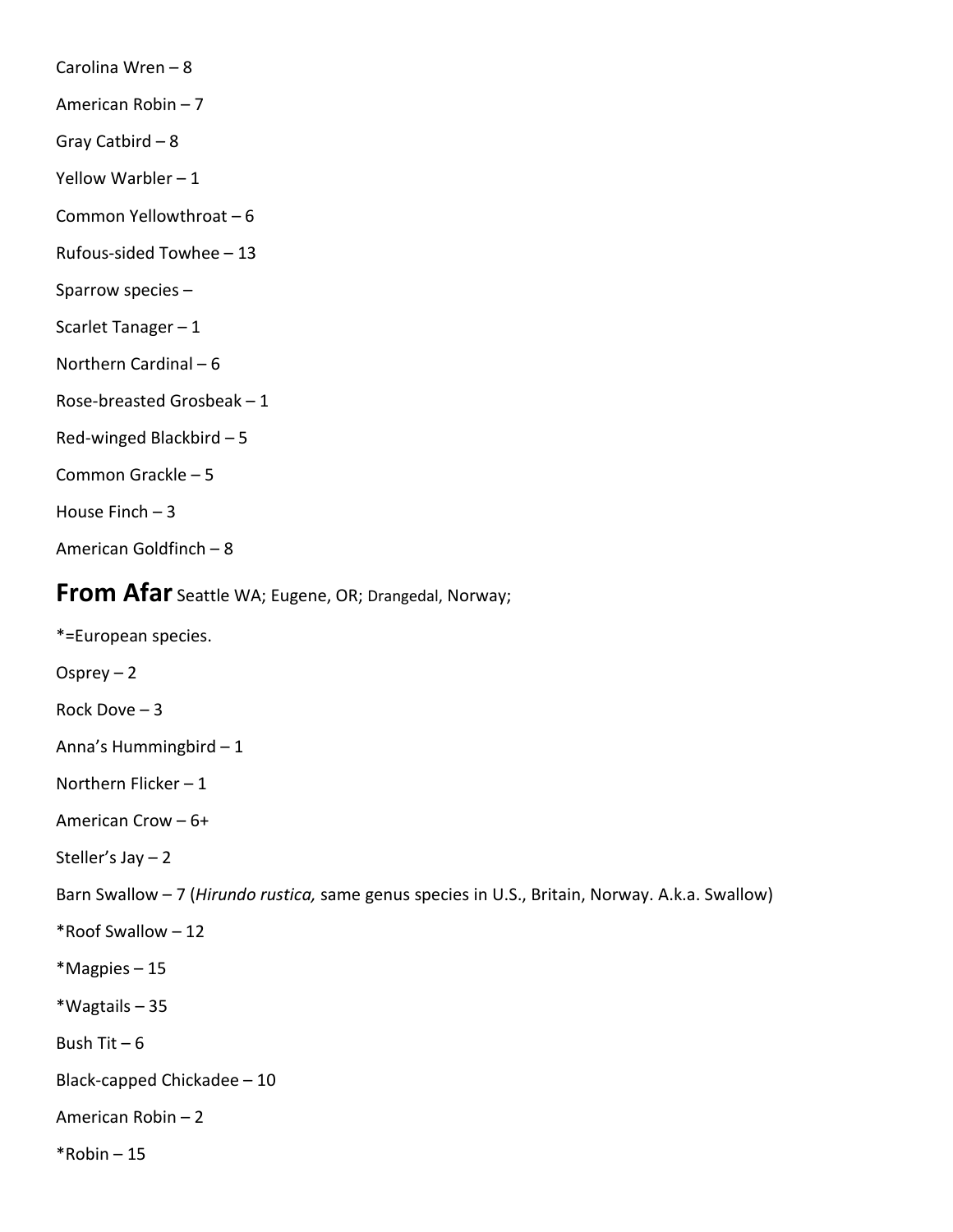\*Song Thrush – 1 \*Blackbird – 4 (a thrush in Britain & Europe) European Starling – 10 Spotted Towhee – 5 Song Sparrow – 2 Black-headed Grosbeak – 5 House Finch – 8 American Goldfinch – 1

House Sparrow – 5 (a native species in England, introduced species in U.S.)

**Barby Michell & Lily Bruning** – Here is our list: 5 mallards, 2 white ducks, 1 yellow duckling, 2 osprey, 1 great egret, song sparrows, chickadees, towhees, crows, robins, cardinals, Carolina wrens, gold finches, house finches, cat birds, 1 common yellow throat, barn swallows, tree swallows, 2 northern harrier, black backed gulls, herring gulls. [Where no numbers are indicated I have assumed 3 individuals as a conservative – probable under – count.]

**Curt Milton**, And here is the Seattle report: Weather this morning when I was out: partly cloudy with temps in the upper 50s-low 60s. No wind to speak of. Saw numerous birds today that I couldn't identify. I ran a couple of them (pix below) past Erica who was also stumped. She is wondering if these aren't fledglings that we may not know. And, as always, there were numerous birds in the trees that I could hear but not see. Silly birds!

 Here's the list: House finch, female … may also have seen two fledgling females. Crow: numerous, probably 6+, Chickadee: 5, possibly fledglings, Robin, House sparrow, Steller's Jay: 2, Song sparrow: 2, Barn swallow, Bushtit: 6, looked like they might be fledglings, Rock Pigeon, Anna's hummingbird: 1 adult male, Starlings: 10

And here are two on the "mystery list." Not sure you'll know either. The first one looks like maybe it is molting, so it could be a familiar bird that just isn't looking its finest. Saw a song sparrow that looked like it had rolled out of the wrong side of the nest! [if no number associated with the species on the list =  $10+$ -kg]

**Erica Anderson** I'm late but hopefully not too late. It was a rainy, chilly day here in Oregon so my "walk" mainly consisted of sitting at my desk and watching what turned up at the feeder. It was the usual suspects for this time of year. I didn't keep count but there were multiple birds of the following species: House finches male & female American Goldfinch - sitting on the fence preening its feathers after taking a bath in one of the breaks in between rain showers. America Robin - finding the worms from a plant that I dug a hole for in the freshly turned earth. Spotted Towhees, Black headed grosbeaks, Black Capped Chickadees, 2 osprey flying overhead crying to one another. I always picture it as the fledgling saying "look I can fly - oh my what do I do now?"

**Faye Benedict**, The location is Kalveskinnsrudtjenna in Drangedal, and vicinity. That word means the little lake by the clearing with the calf skin. Thought you would want to know! Also the hill is called Askedalskollen which means the knoll in the valley of the ash trees. At the top there are ruins of an old wall from a primitive fortress the local people built so they could run up there and esconce themselves and throw stones down on roving bands of Germanics that came through now and then, about 400-500 AD. Too strange to be true.

 Back to birds... it was a hot day and indeed the birds were not plentiful. The usual culprits: 4 barn swallows, 12 roof swallows, 15 European robins (by their call), 1 song thrush, road kill, 4 blackbirds (as before), 15 magpies, 35 wagtails

 The wagtails had the day and were flitting around for bugs. I still need a 300 mm lens to get decent photos but you can see what's going on.